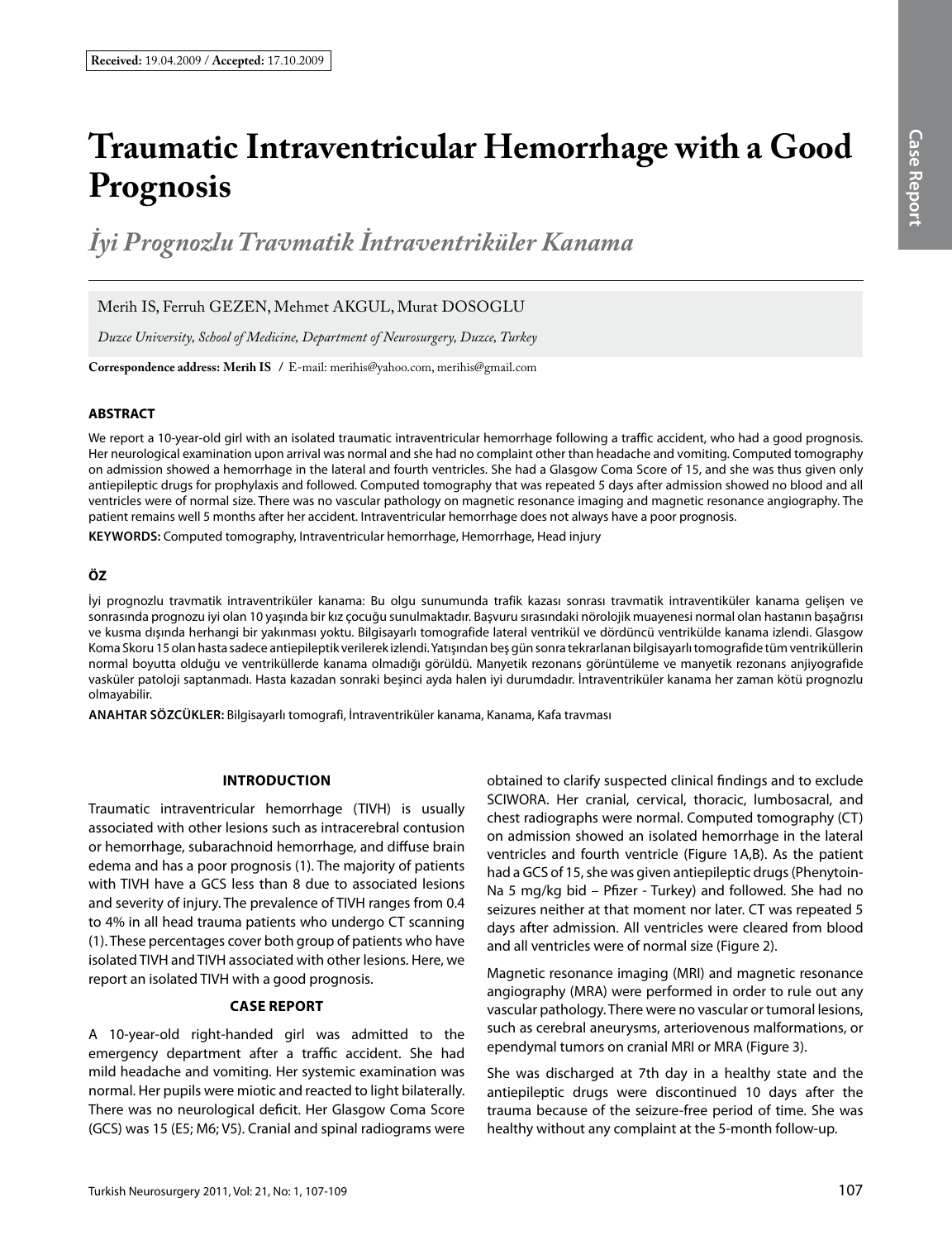

**Figure 1:** Computed tomography after trauma shows hemorrhage in all ventricles.



**Figure 2:** Computed tomography 5 days after trauma shows no blood in the ventricles.



**Figure 3:** Cranial magnetic resonance imaging and magnetic resonance angiography show no vascular lesion.

# **Discussion**

Isolated TIVH is extremely rare, and its outcome is unclear. Nevertheless, it has been claimed that otherwise normal CT and a normal clinical examination predict good outcomes in the presence of isolated TIVH (1,2). One of the largest series in the current medical literature which sampled 5000 headinjured patients who received a head CT included only six cases with isolated TIVH (2). Atzema et al. (1) reviewed 8,374 patients with blunt head trauma and the prevalence of TIVH was 1.41% among all trauma patients who received a head CT. In the above-mentioned author's cohort there were only eight patients with isolated TIVH; the prevalence of isolated TIVH was reported as 11.4% within all TIVH patients. Seven

(88%) of the patients with isolated TIVH had functional outcomes as defined by the Glasgow outcome score. The authors concluded that the prognosis of TIVH was determined by associated brain injuries, rather than by the TIVH itself.

Although hemorrhage in the third or fourth ventricles predicts a poor outcome in the literature (1,3), our patient did well in spite of the hemorrhage in the fourth ventricle. The poor outcomes following hemorrhage in fourth or third ventricles were all reported for patients with TIVH and none of the reviews in the literature mentions statistical data on the outcome of patients with isolated TIVH. The number of patients with isolated TIVH is extremely rare (only six in one and eight in another series) and the site of hemorrhage is